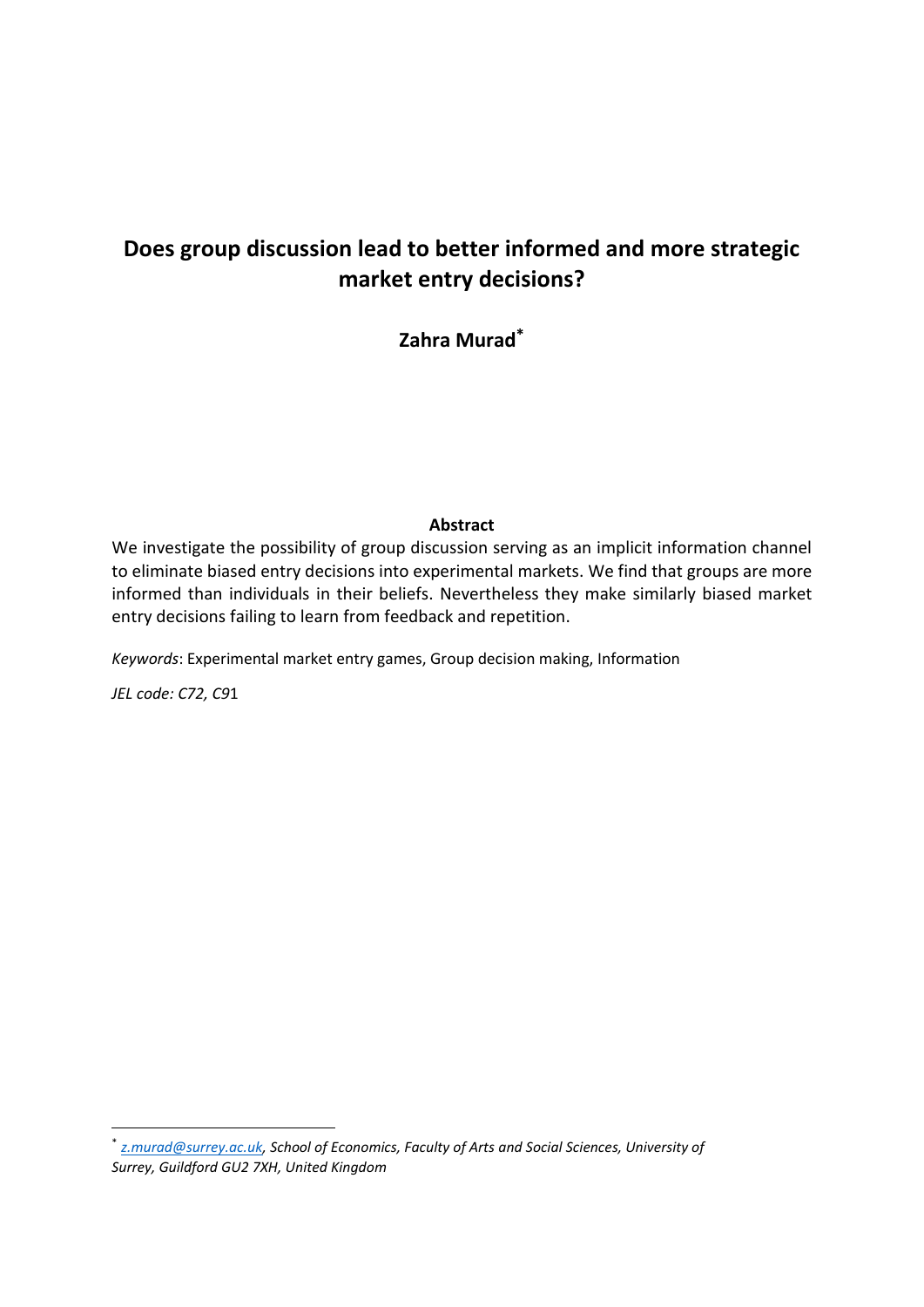### **1 Introduction**

Previous research has shown that the industries with high entry rates tend to have high rates of business failure independent of the size of the industry, the profitability or barriers to entry (Dunne, Roberts & Samuelson 1988; Mata & Portugal 1994, Geroski 1996). Motivated by these findings, Camerer & Lovallo (1999) link the success of entrants in experimental markets to their performance in a trivia quiz and explain excess entry by entrepreneurial overconfidence. Moore & Cain (2007; henceforth M&C) replicate Camerer and Lovallo's experiment extending it to involve difficult as well as simple quizzes. Subjects *enter excessively* into markets with simple and *insufficiently* into markets with difficult quizzes against the benchmark condition where entrants' success is determined randomly.<sup>1</sup>

M&C attribute this difference in entry rates to asymmetric information one possesses about self versus others. Providing explicit information on competitors' performance demonstrably decreases competitive entry failures in foregone profits and direct losses (Radzevick & Moore 2008; Ewers 2012). In this paper, we investigate the possibility of group discussion providing implicit information in market entry games with simple and difficult quiz tasks. We speculate that group discussion may deliver additional information about general knowledge and quiz difficulty among participants in the experiment. This additional information in turn may help infer competitors' performance leading to more strategic market entry decisions.

A further rationale to study groups' competitive entry decisions is that many important real world competitions are between groups rather than individuals, such as in inter-organizational grant contests and sports tournaments. It is not surprising that recently, group decision making has aroused considerable interest in economic research. The main finding has been that groups make more selfinterested strategic decisions, are cognitively more sophisticated than individuals and learn faster (reviewed by Charness & Sutter 2012). Kocher & Sutter (2005) and Sutter (2005) show that groups of three perform better in beauty contest games compared to individuals. Market entry games are similar to beauty contest games with an analogous requirement to engage in hierarchical reasoning and act strategically based on predictions of other players' decisions. We thus test whether groups' decisions are more strategic to start with and whether groups are more likely to learn from repetition and feedback compared to individuals.

### **2 Experimental Design**

**.** 

We replicated M&C's design as a baseline condition (*Individual*) and extended it with a treatment condition (*Group)* and a control condition (*IndInfo*) to investigate whether group discussion led to better informed and more strategic entry decisions. Individual and IndInfo conditions were identical except in the IndInfo condition subjects were given additional information on the average number of correct answers per quiz in previous sessions before their entry decisions took place. In the Group treatment, 21 participants were randomly allocated group numbers and seated in separated cubicles in groups of three. Group members could talk face-to-face among themselves without being heard by others and submit one decision per group in each round.

The experiment consisted of a 12 round market entry game with 7 players deciding simultaneously whether to enter a market or to stay out. Payoffs were determined according to Table

 $1$  Cain, Moore & Haran (2015) further show that overconfidence in simple and underconfidence in difficult tasks can explain current trends in market entry behaviour in the field: controlling for entry barriers, entry rates are below market capacity in markets perceived as difficult (e.g. metal mining, forestry, agricultural) and above market capacity in markets perceived as simple (e.g. food stores, hobby shops).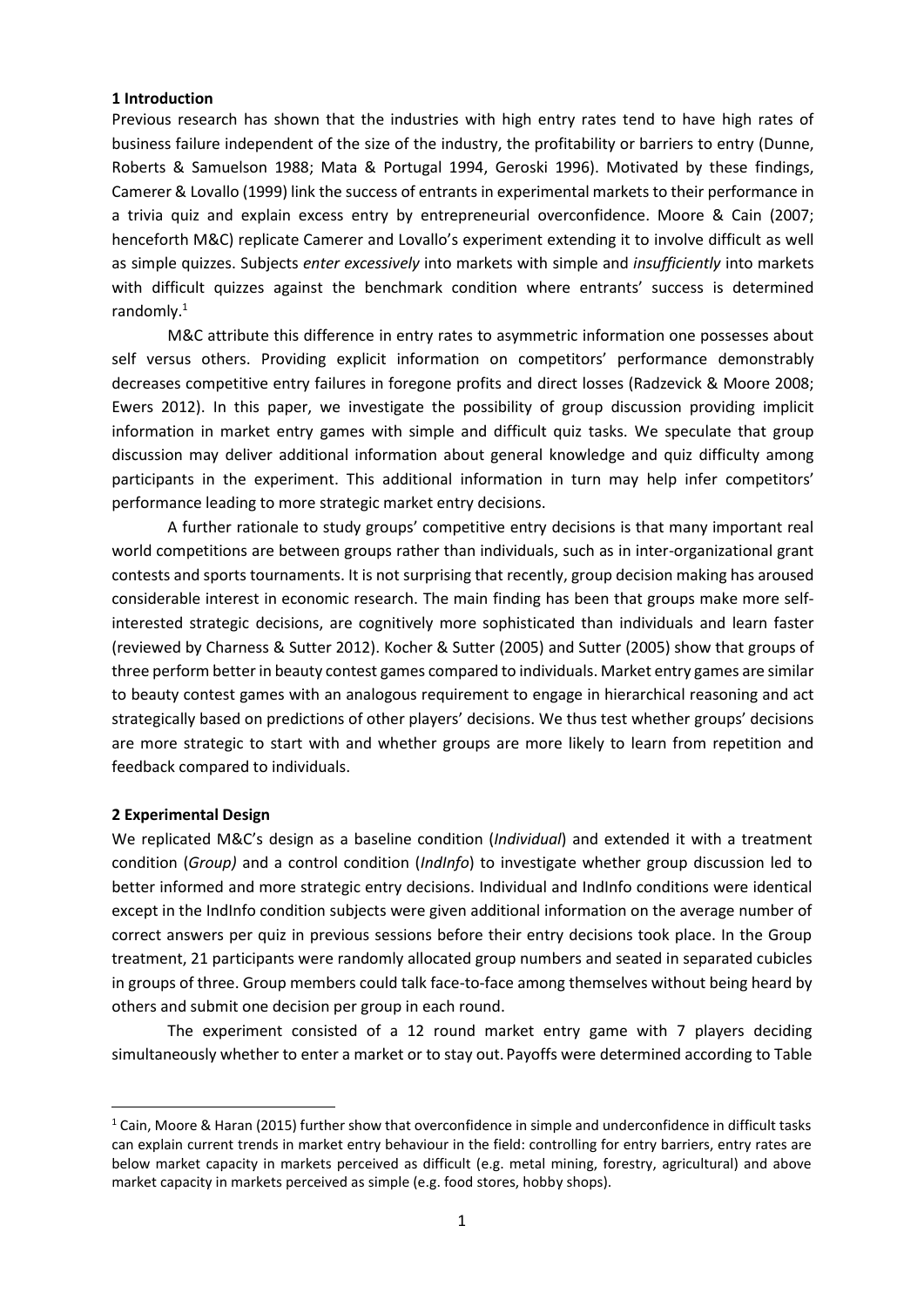1 and were common knowledge. <sup>2</sup> Each player had to submit one decision per round indicating their choice. There were four simple, four difficult and four random rounds, where the ranks of entrants were determined according to their scores respectively in simple and difficult quizzes and randomly. The rounds were presented to subjects either in Simple-Random-Difficult or Difficult-Random-Simple order with the quiz order also re-shuffled across sessions to avoid any order effects.

The quizzes were pre-tested on British students so that the variance in answers between the subjects would be minimal: out of 5, the correct answers averaged to 0.65 (s.d. 0.70) in the difficulty and 4.3 (s.d. 0.9) in the easy quizzes. Thus, winning in a quiz round was mostly due to luck, being very comparable to random rounds. Additionally, players' decisions in the random rounds acted as withinsubject control for their risk attitudes and the difference in entry rates into random and quiz rounds was our primary measure of excessive and insufficient entry.

| Rank                                                     | Payoff |  |  |  |  |
|----------------------------------------------------------|--------|--|--|--|--|
| 1 <sup>st</sup>                                          | £14    |  |  |  |  |
| 2 <sub>nd</sub>                                          | £10    |  |  |  |  |
| 3 <sup>rd</sup>                                          | £5     |  |  |  |  |
| 4 <sup>th</sup>                                          | $-£10$ |  |  |  |  |
| 5 <sup>th</sup>                                          | $-£10$ |  |  |  |  |
| 6 <sup>th</sup>                                          | $-£10$ |  |  |  |  |
| 7 <sup>th</sup>                                          | $-£10$ |  |  |  |  |
| Ctaying out poid CO, Locace ware cubtracted from the C10 |        |  |  |  |  |

**Table 1: Experimental Payoffs from Entering into Market**

*Staying out paid £0. Losses were subtracted from the £10 endowment subjects received at the beginning of the experiment.*

Following M&C, we elicited beliefs of players after their entry decisions with the following unincentivized questions:<sup>3</sup>

Q1. How many players in total do you think entered the market this round? Include yourself in this figure if you chose to enter.

Q2. How many of the other six players in this round do you think scored higher than you did? (regardless of whether anyone entered)

Q3. How many quiz questions do you think you got correct in this round?

Q4. How many quiz questions do you think the average player got correct this round?

Q5. If you chose to enter the market this round, what rank do you think you will get?

After answering these questions, every individual/group received full feedback on their own and others' quiz scores, entry decisions and rankings.

In total 210 British students recruited through ORSEE (Greiner 2015) participated in 18 experimental sessions at the University of Nottingham yielding 6 independent clusters per treatment. The experiment lasted 60 minutes with an average payment of £11.70 determined according to a random incentive scheme across rounds. The design was partly computerized using the software Ztree (Fischbacher 2007) and partly pen-and-paper to accommodate for the open-ended-answer format of quizzes.<sup>4</sup>

1

<sup>&</sup>lt;sup>2</sup> Each group member earned the same amount in order to keep the marginal incentive for each player constant and comparable to the individual conditions.

<sup>&</sup>lt;sup>3</sup> Sutter et al. (2013) report significant differences in belief formation process between groups and individuals. For the purposes of replication, we chose to keep the belief elicitation in the Group treatment the same and not restrict what groups could report and how.

<sup>&</sup>lt;sup>4</sup> See Appendix A for the experimental instructions, quizzes, a sample feedback screen and decision sheet.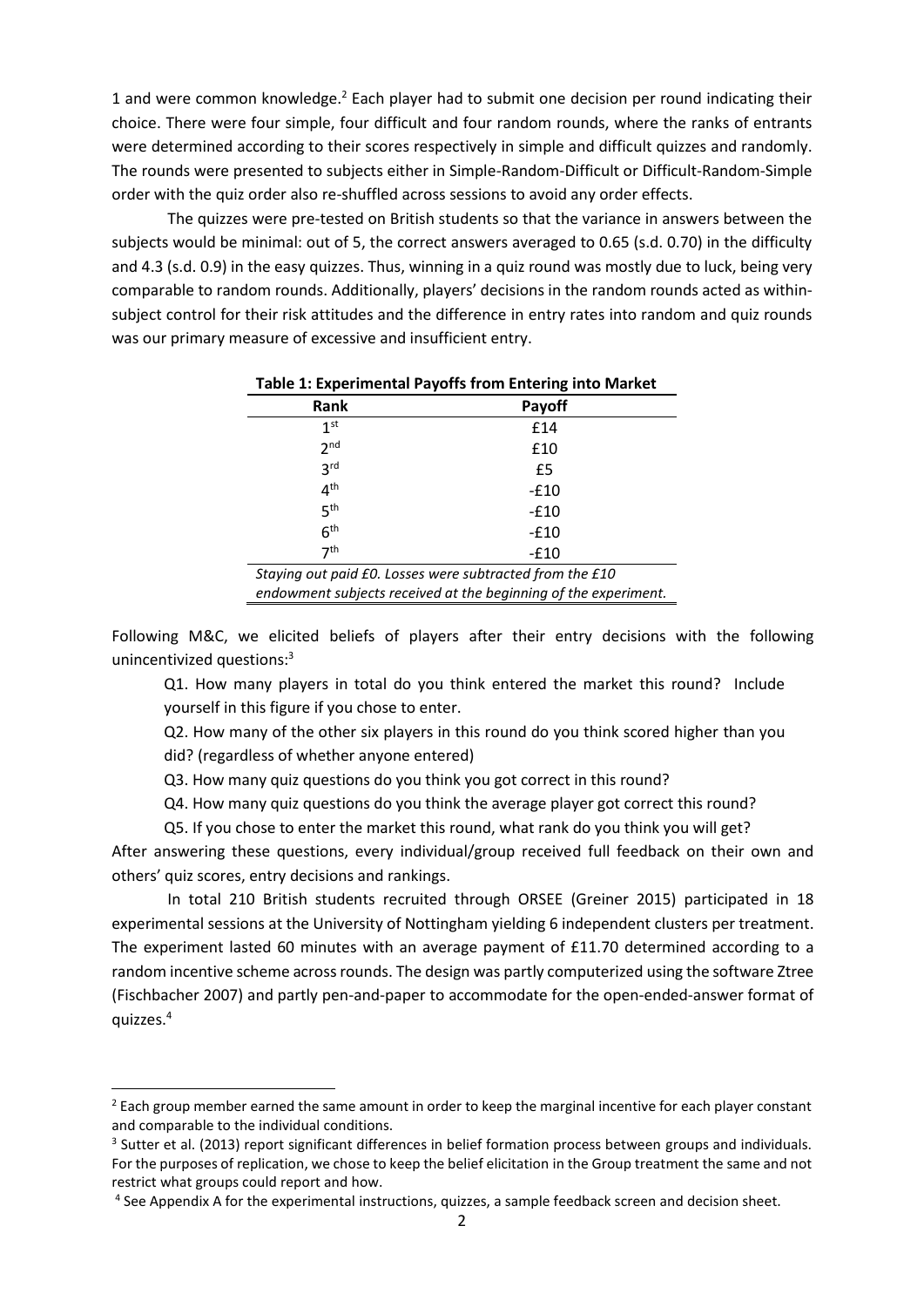#### **3 Results**

#### **3.1 Are groups better informed than individuals?**

In Table 2 we test for the accuracy in beliefs of groups compared to individuals for each of the five belief elicitation questions. Overall we find that groups are slightly more informed than individuals: their predictions of own score (Q3) in the simple rounds, average score (Q4) and own rank conditional on entry (Q5) in difficult rounds is significantly more accurate than individuals. However groups are not as accurate as individuals with additional information: all beliefs in the IndInfo condition, except in Q3 of simple rounds, are more accurate than in the Group treatment.

| Table 2                                                                       |                     |                  |                 |  |  |  |
|-------------------------------------------------------------------------------|---------------------|------------------|-----------------|--|--|--|
| Dependent Variable: Mean absolute difference between                          |                     |                  |                 |  |  |  |
| predicted and actual                                                          |                     |                  |                 |  |  |  |
| Q <sub>1</sub>                                                                | <b>Simple</b>       | <b>Difficult</b> | Random          |  |  |  |
| Individual                                                                    | 0.21(0.28)          | 0.13(0.28)       | $-0.21$ (.25)   |  |  |  |
| IndInfo                                                                       | $-0.17(0.27)$       | $-0.46$ (.29)    | $-0.08$ $(.22)$ |  |  |  |
| Constant                                                                      | $1.21(.19)***$      | $1.46$ (.19)***  | $1.29(.19)$ *** |  |  |  |
| N                                                                             | 504                 | 504              | 497             |  |  |  |
| Q <sub>2</sub>                                                                | <b>Simple</b>       | <b>Difficult</b> |                 |  |  |  |
| Individual                                                                    | 0.11(0.22)          | 0.27(0.20)       |                 |  |  |  |
| IndInfo                                                                       | $-0.47$ $(.11)$ *** | $-0.01(0.14)$    |                 |  |  |  |
| Constant                                                                      | $1.79(.06)***$      | $1.89(.13)***$   |                 |  |  |  |
| N                                                                             | 504                 | 503              |                 |  |  |  |
| Q <sub>3</sub>                                                                | Simple              | Difficult        |                 |  |  |  |
| <b>Individual</b>                                                             | $1.15(.51)$ **      | 0.90(0.59)       |                 |  |  |  |
| IndInfo                                                                       | $0.21(.06)***$      | $-0.25$ (.04)*** |                 |  |  |  |
| Constant                                                                      | $0.22$ (.05)***     | $0.48(.04)$ ***  |                 |  |  |  |
| N                                                                             | 502                 | 502              |                 |  |  |  |
| Q4                                                                            | Simple              | Difficult        |                 |  |  |  |
| Individual                                                                    | $0.47$ $(.32)$      | $1.05$ (.39)**   |                 |  |  |  |
| IndInfo                                                                       | $-0.17$ $(.05)$ *** | $-0.14(0.09)$    |                 |  |  |  |
| Constant                                                                      | $0.69$ $(.05)$ ***  | $0.84$ (.05)***  |                 |  |  |  |
| N                                                                             | 504                 | 503              |                 |  |  |  |
| Q <sub>5</sub>                                                                | Simple              | <b>Difficult</b> |                 |  |  |  |
| Individual                                                                    | $-0.03$ (.22)       | $0.46$ (.26)*    |                 |  |  |  |
| IndInfo                                                                       | $-0.24$ $(.27)$     | $-0.03(0.18)$    |                 |  |  |  |
| Constant                                                                      | $1.61(.11)***$      | $1.10(.16)$ ***  |                 |  |  |  |
| Ν                                                                             | 341                 | 190              |                 |  |  |  |
| The reported coefficients are from an OLS regression with the baseline Group. |                     |                  |                 |  |  |  |

*Clustered standard errors at session level are reported in parentheses.* 

*\*10%, \*\*5%, \*\*\*1% significance levels.*

### **3.2 Do groups make more strategic market entry decisions?**

Figure 1 plots the entry rates in each treatment across 12 rounds and shows a successful replication of M&C's results in our Individual treatment. Table 3 tests for the significance of entry biases across treatments in the first and second halves of the experiment. We observe no difference between Individual and Group treatment in the first half of the experiment where both individuals and groups enter excessively into simple and insufficiently into difficult rounds compared to their entry rates in random rounds. In the second half of the experiment we still observe significant bias in entry decisions of groups and individuals with significantly higher excess entry of groups into simple rounds.

In the IndInfo treatment on the other hand, we observe more strategic entry decisions with a lower difference in entry rates between quiz and random rounds in the first half which completely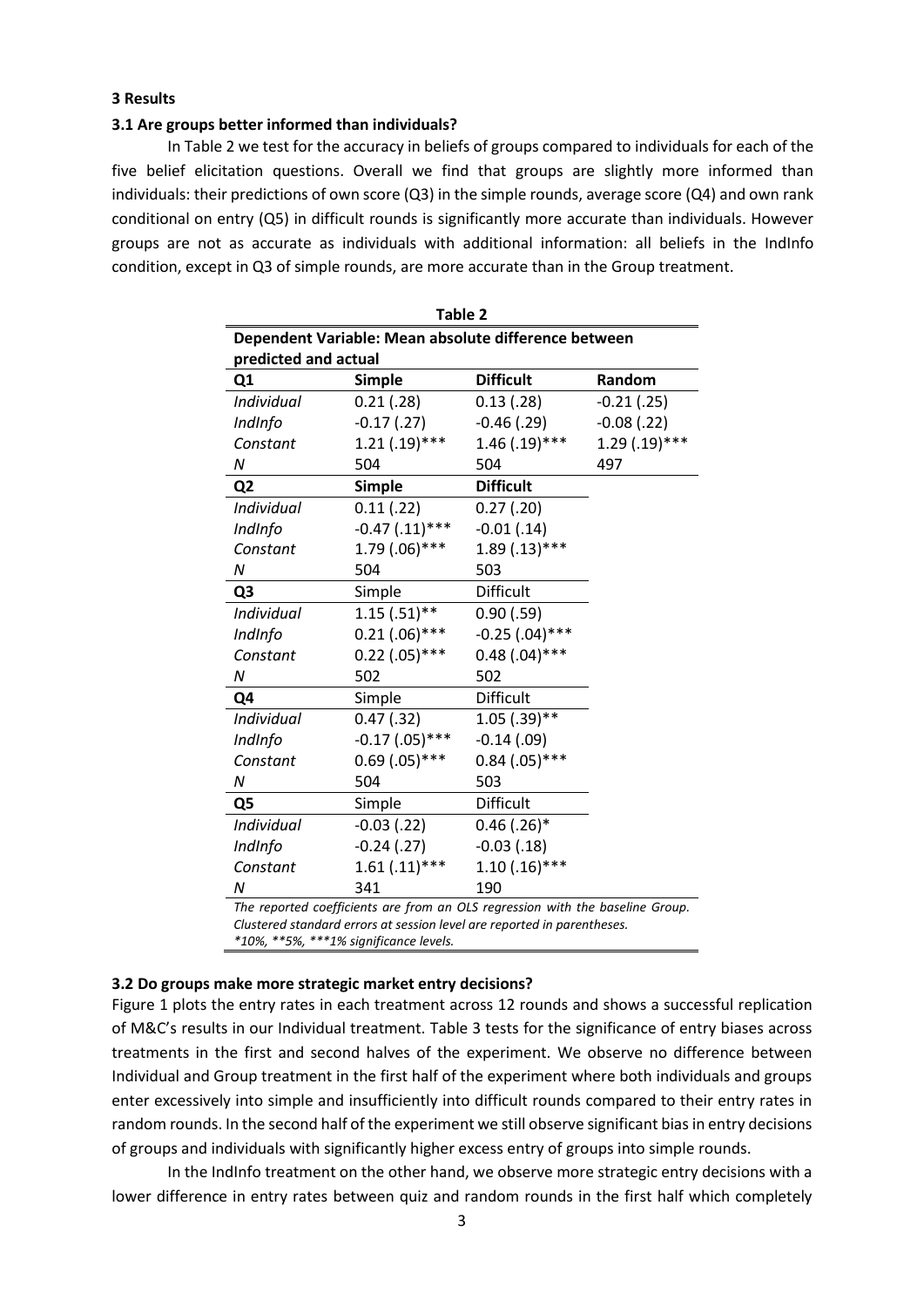disappears in the second half of the experiment. In Appendix B, we present a plot of mean payoffs across rounds for each treatment condition and test for treatment differences in mean payoffs. We find that, overall, groups earn slightly more than individuals in the Individual but less than those in the IndInfo condition. This difference in earnings is mainly due to the significant differences in payoffs in the simple rounds of the experiment, accentuating the implications of excessive entry into markets. This result in turn shows the economic significance of biased entry decisions and how explicit information in the IndInfo treatment but not implicit information in the Group treatment earned subjects more money.



**Table 3**

|                                                                                                                  |                | Rounds 1-6     |                 | Rounds 7-12    |                |               |  |
|------------------------------------------------------------------------------------------------------------------|----------------|----------------|-----------------|----------------|----------------|---------------|--|
| Pairwise test of mean difference between simple, random and difficult rounds equals to zero                      |                |                |                 |                |                |               |  |
| <b>Mean Difference</b>                                                                                           | <b>MS-MD</b>   | $MS-MR$        | $MD-MR$         | $MS-MD$        | $MS-MR$        | $MD-MR$       |  |
| Individual                                                                                                       | $4.00(.29)$ ** | $1.75(.11)$ ** | $-2.25(.33)$ ** | $1.67$ (.42)** | $1.00$ (.29)** | $-0.07$ (.36) |  |
| Group                                                                                                            | $4.58(.57)$ ** | $1.83(.38)$ ** | $-2.75(.38)$ ** | $1.42(.66)*$   | $1.92(.30)$ ** | 0.50(0.62)    |  |
| IndInfo                                                                                                          | $2.58(.30)$ ** | $1.17(.28)$ ** | $-1.42(.51)$ ** | 0.08(0.49)     | $0.42$ (.38)   | 0.33(0.44)    |  |
| p-values from a pairwise test of equality of mean differences between treatment conditions                       |                |                |                 |                |                |               |  |
| Group=Individual                                                                                                 | 0.3743         | 0.7992         | 0.3708          | 0.6279         | 0.0613         | 0.1705        |  |
| Group=IndInfo                                                                                                    | 0.0240         | 0.2469         | 0.0641          | 0.2248         | 0.0147         | 0.9358        |  |
| Individual=IndInfo                                                                                               | 0.0121         | 0.0750         | 0.1970          | 0.0325         | 0.2850         | 0.1201        |  |
| MC: Mean Entry in Simple, MP: Mean Entry in Random and MD: Mean Entry in Difficult round, Standard errors are in |                |                |                 |                |                |               |  |

*MS: Mean Entry in Simple, MR: Mean Entry in Random and MD: Mean Entry in Difficult round. Standard errors are in parentheses. \*\*5%, \*\*\*1% significance levels according to matched pair signed rank test. P-values are from Wilcoxon ranksum test.*

### **4 Conclusion**

A recent research agenda in business and economics literature has investigated the effects of incorrect beliefs on individuals' decisions to enter excessively into competitions with easy and avoid competitions with difficult tasks. Additional information on competitors' performances in turn was been shown to correct those beliefs and decrease competitive entry failures (Radzevick & Moore 2008; Ewers 2012). As a novel research question we propose that group discussion provides implicit information channel leading to more strategic market entry decisions. Our experiment confirms that groups hold more accurate beliefs than individuals in predicting their own and others' performance and ranks. However, we do not find any evidence of this leading to more strategic entry decisions: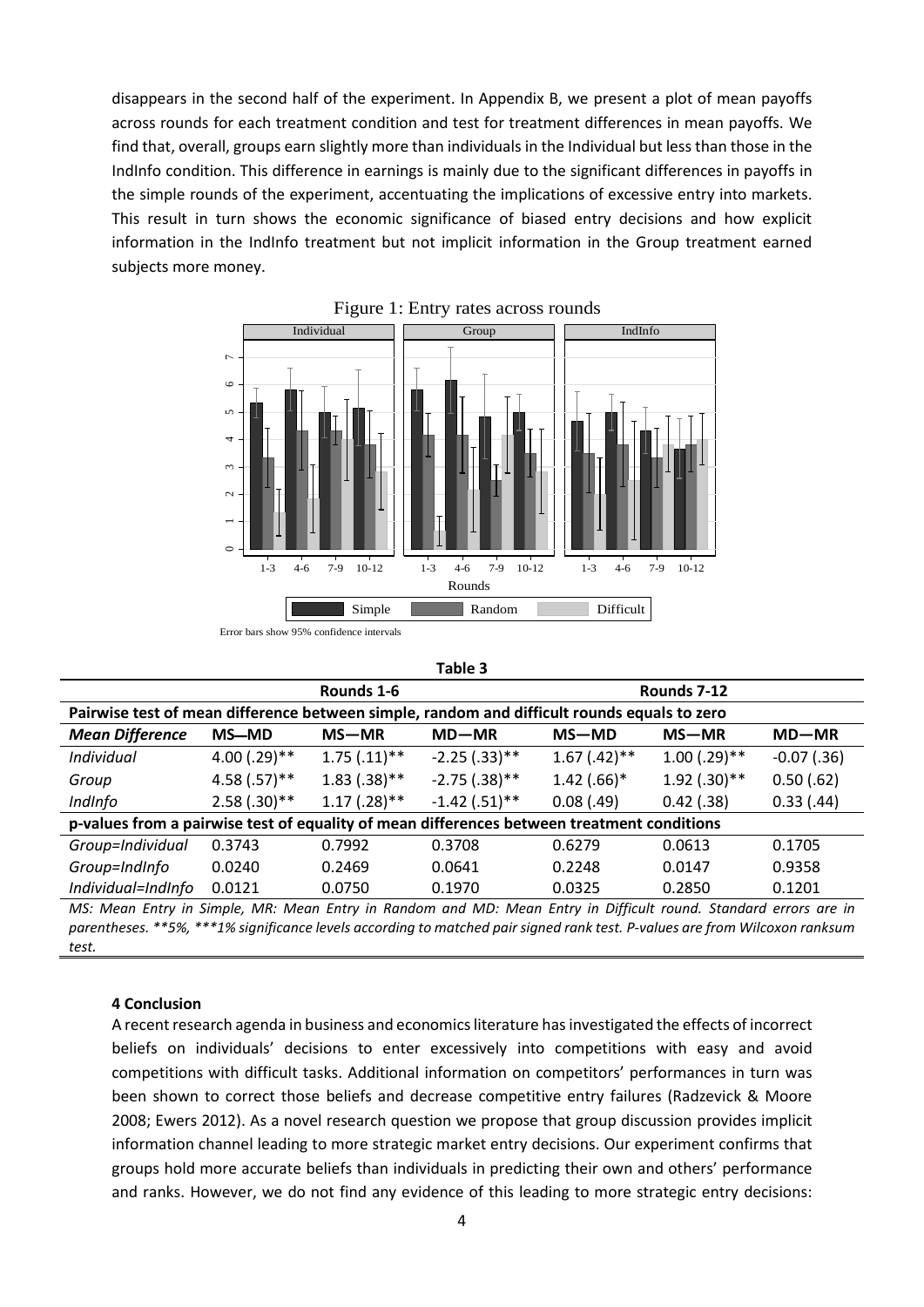both individuals and groups enter excessively into simple and insufficiently into difficult markets and earn less than individuals who are provided with explicit performance information.

One caveat to our study in concluding that groups make similar entry decision to individuals is our focus on face-to-face group discussion and joint entry decisions. This however is one of the most natural environments that group decision making takes place in the "wild" and is a good starting point to answer whether groups make more strategic competitive entry decisions than individuals. Other group environments, such as voting on the entry decision or individual decision making following group discussion, are areas for further research.

**Acknowledgements:** I thank Chris Starmer, Martin Sefton, Debasmita Basak, Nigel Burnell and Lingbo Huang for helpful comments and suggestions. I acknowledge the financial support of the ESRC funded Network for Integrated Behavioural Science (ES/K002201/1).

## **References**

- Cain, D.M., Moore, D. A. and Haran, U. 2015. Making Sense of Overconfidence in Market Entry, Strategic Management Journal, 36, 1-18.
- Camerer, C. and Lovallo, D. 1999. Overconfidence and Excess Entry: An experimental Approach, The American Economic Review, 89, 306-318.
- Charness, G. and Sutter, M. 2012. Groups Make Better Self-Interested Decisions. Journal of Economics Perspectives, 26, 157-176.
- Dunne, T., Roberts, M. J., & Samuelson, L. 1988. Patterns of Firm Entry and Exit U.S. Manufacturing Industries. Rand Journal of Economics, 19, 495-515.
- Ewers, M. 2012. Information and Competition Entry. IZA Discussion Paper. No6411.
- Fischbacher, U. 2007. z-Tree: Zurich Toolbox for Ready-made Economic Experiments. [Experimental Economics,](http://link.springer.com/journal/10683) 10, 171-178.
- Geroski, P. A. 1996. What do we know about entry? International Journal of Industrial Organization, 13, 421–441.
- Greiner, B. 2015. Subject pool recruitment procedures: organizing experiments with ORSEE. Journal of the Economic Science Association, 1, 114-125.
- Kocher, M.G., & Sutter, M. 2005. The Decision Maker Matters: Individual versus Group Behaviour in Experimental Beauty‐Contest Games. The Economic Journal, 115, 200-223.
- Mata, J., & Portugal, P. 1994. Life Duration of New Firms. The Journal of Industrial Economics, 42, 227-245.
- Moore, D.A. and Cain, D.M. 2007. Overconfidence and Underconfidence: When and Why People Underestimate (and Overestimate) the Competition. Organizational Behaviour and Human Decision Processes, 103, 197-213.
- Radzevick, J.R. and Moore, D.A., 2008. Myopic biases in competitions. Organizational Behavior and Human Decision Processes, 107, 206-218.
- Sutter, M. 2005. Are four heads better than two? An Experimental Beauty-contest Game with Teams of Different Size. Economics Letters, 88, 41-46.
- Sutter, M., Czermak, S., Feri, F. 2013. Strategic sophistication of individuals and teams. Experimental evidence. European Economic Review, 64, 395-410.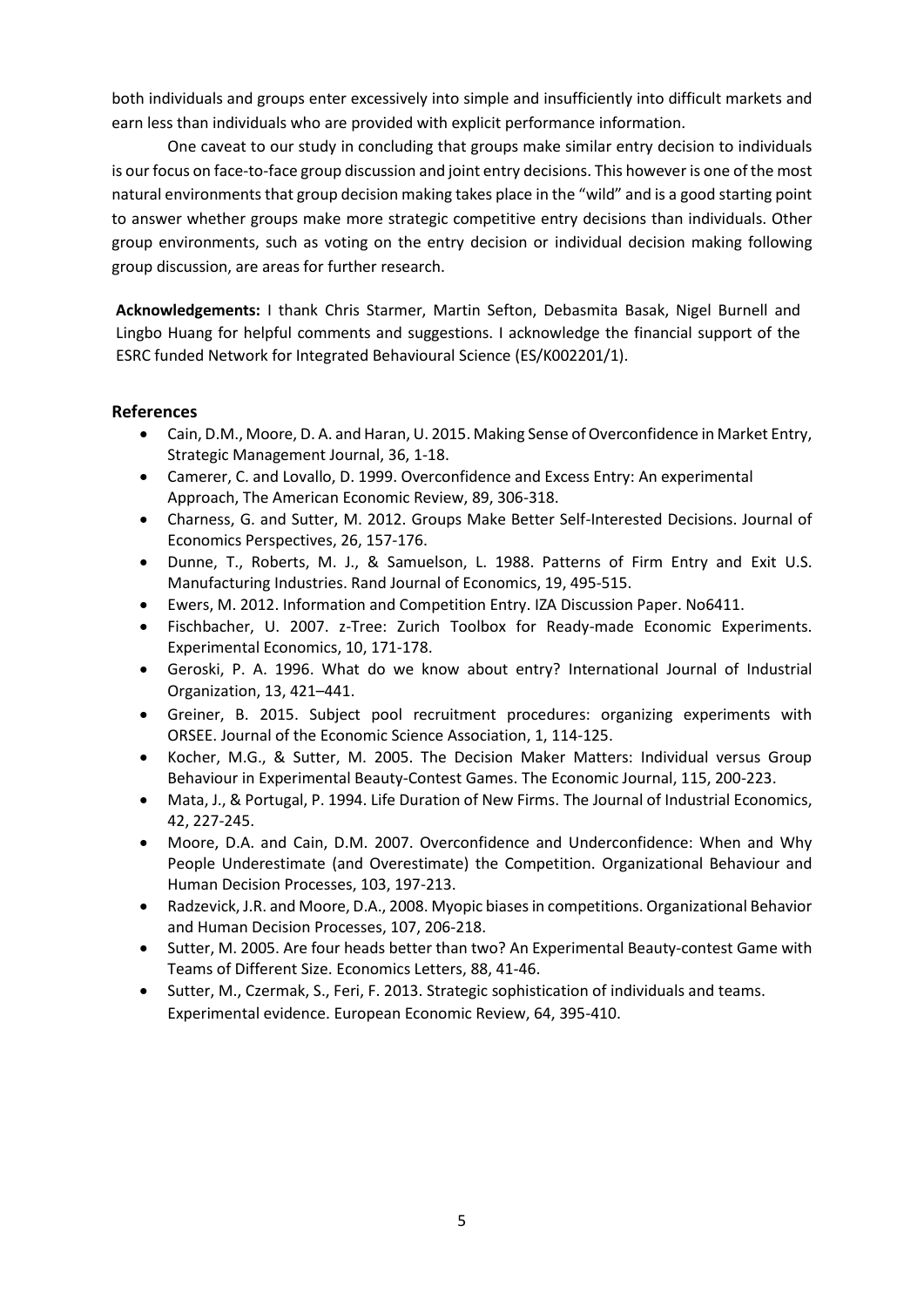# *Appendix A Experimental Instructions [for the Group Treatment]*

## **Welcome!**

You are about to participate in an experiment. There are 7 [21] people participating in the experiment [and participants have been divided into 7 groups of 3. This group composition will remain fixed for the whole experiment.] You must not communicate with anyone. [You will be allowed to communicate with people in your group but you must not communicate with anyone outside your group.] If you have a question at any time during the experiment, please raise your hand and someone will come to your desk to answer it.

The use of electronic devices such as mobile phones, music players, and tablet computers is strictly prohibited. Please make sure that all such devices are turned off and put away out of sight.

If you break these rules, you will be excluded from the experiment without receiving any payment and be disqualified from future experiments with CeDEx.

## **Market Entry Experiment**

In this experiment, you [your group] will be playing the role of an entrepreneur who has to choose whether to enter into new markets. Entering a new market can be highly profitable if your group does well. On the other hand, if competition is too tough, you [your group] may lose money. The experiment will consist of a number of rounds. In each round, you [your group] will make one entry decision. The decisions made [by groups] will affect your final payoff.

Each round, market rankings will be determined in one of two ways. In some rounds, the rankings of all entrants will be determined by scores on a trivia quiz. In other rounds, all entrants will be ranked randomly (by being assigned a random score). In each round, the participants [groups] that have entered will be ranked according to their scores and they [their group members] will receive payoffs according to this table:

| Your [Group's] Rank | Point Payoff [for Each |  |  |  |
|---------------------|------------------------|--|--|--|
|                     | Member of Your Group]  |  |  |  |
| 1 <sup>st</sup>     | 14                     |  |  |  |
| 2 <sub>nd</sub>     | 10                     |  |  |  |
| 3 <sub>rd</sub>     | 5                      |  |  |  |
| 4 <sup>th</sup>     | -10                    |  |  |  |
| 5 <sup>th</sup>     | -10                    |  |  |  |
| 6 <sup>th</sup>     | $-10$                  |  |  |  |
| 7 <sup>th</sup>     | -10                    |  |  |  |

The top 3 people [groups] who decided to enter the market will each earn points. Higher-ranked entrants will earn more, according to the table above. If more than 3 people [groups] enter the market, those [the members of groups] ranked below 3<sup>rd</sup> will lose 10 points each. You [your group] may always choose to stay out of the market; staying out means you neither gain nor lose anything.

For participating in this experiment, each of you will receive a £10 base payment. In addition, you can earn points in each round as described above. At the end of the experiment, three of the rounds will be randomly selected and your points from those three rounds will be averaged and then converted into cash at a rate of  $E1$  per point. For each of you, this amount will be added to (or, if you lost points, subtracted from) your £10 base payment.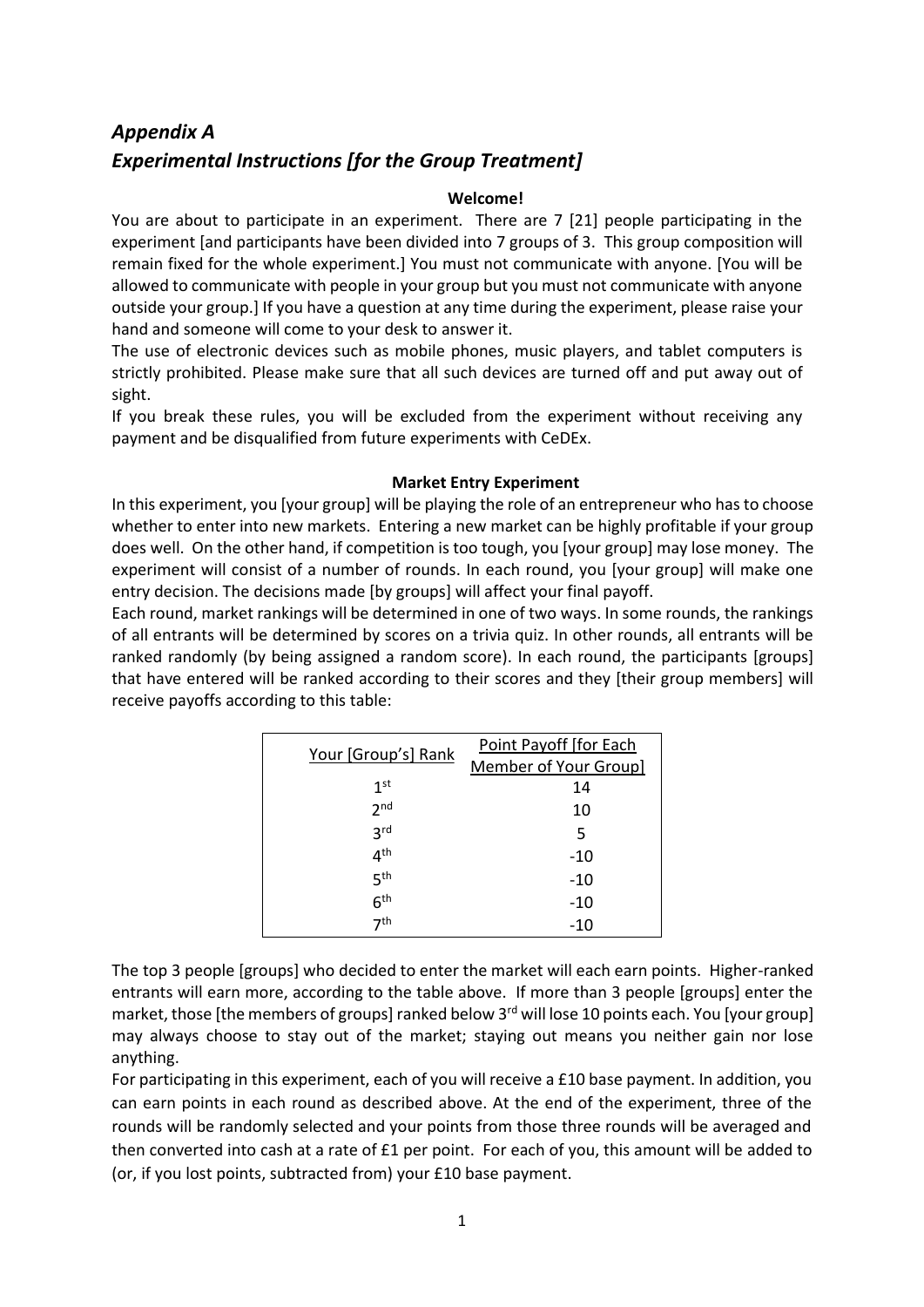## *Manipulation in the IndInfo Treatment*

Round 1

Entrepreneur ID

Ranking System: Trivia Quiz

#### **Answers**

|    | What is the capital city of Suriname?                    |  |
|----|----------------------------------------------------------|--|
| 2. | What is the surname of the German brothers               |  |
|    | known for their collections of fairy tales?              |  |
|    | <b>Brothers</b>                                          |  |
| 3. | What is the real name of the actress playing             |  |
|    | Aunt Tina Little in the 1999 film "Stuart                |  |
|    | Little"?                                                 |  |
|    |                                                          |  |
| 4. | Who was the Prime Minister of the United                 |  |
|    | Kingdom from 1905 to 1908?                               |  |
|    |                                                          |  |
| 5. | What country in Africa borders only with                 |  |
|    | Senegal?                                                 |  |
|    |                                                          |  |
|    | <b>Tiebreaker:</b> What is the height of Eiffel Tower in |  |
|    | metres?                                                  |  |
|    |                                                          |  |

For questions 1-5, for each correct answer you will get 10 marks.

For the tie-breaker question, the closest answer to the correct answer will get 7 marks, the second closest will get 6 marks, the third closest 5 marks and so on.

Your score in this round is the total of these marks in this round.

The average number of correct answers for this quiz in previous sessions was  $0.9$  out of 5 questions.

Do you choose to enter the market and compete or do you choose to stay out?

 $\Box$  Enter the market

 $\Box$  Stay out

*[Note: The frame is added to highlight the information manipulation in the IndInfo treatment. Subjects did not see the frame in their decision sheets.]*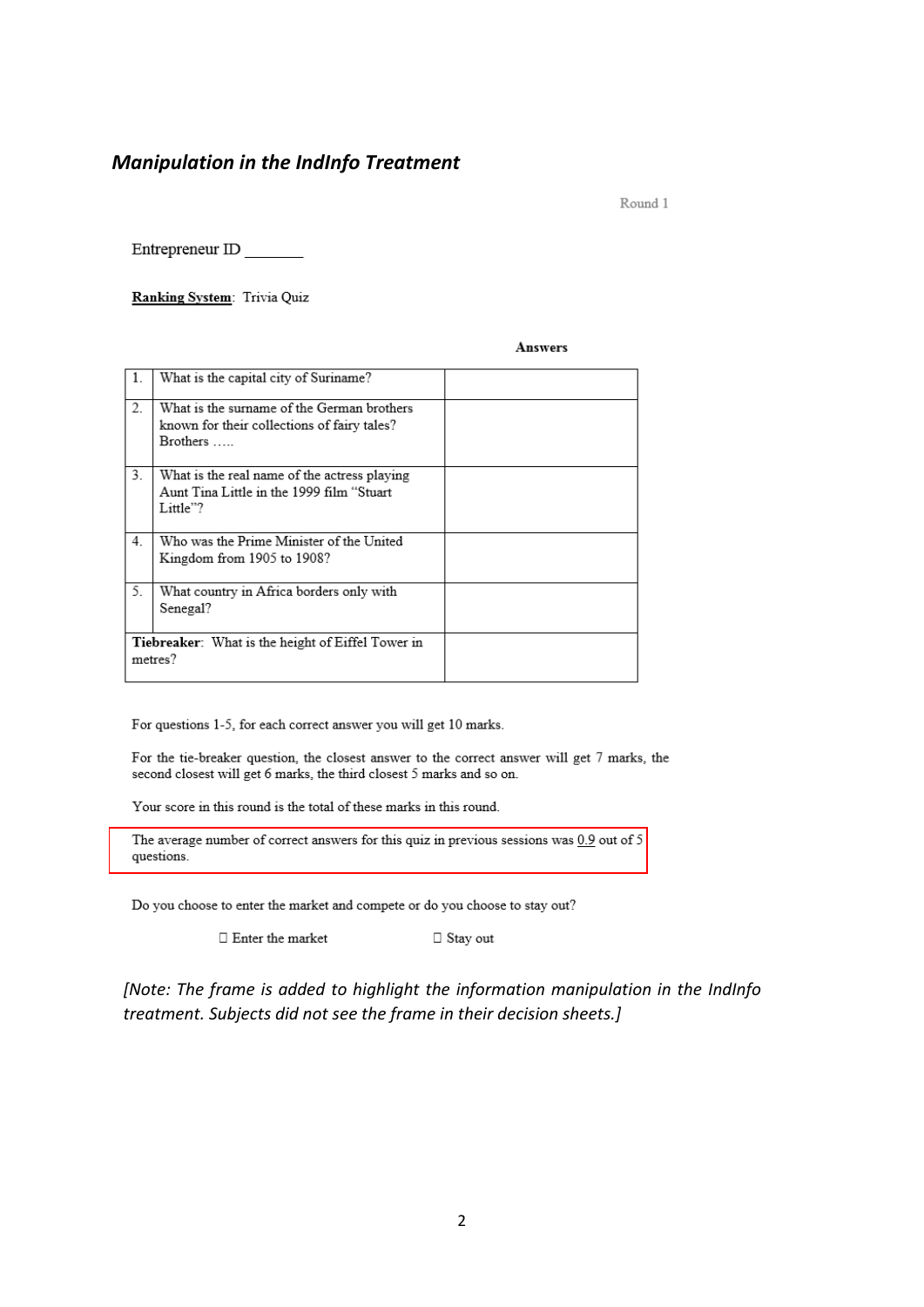# *Quizzes [the answers are given in parentheses]*

## **Simple A**

What is the capital city of Greece? [Athens] Who is the author of the "Harry Potter" books? [J.K. Rowling] What is the character name of the animated star of the computer game and movie Tomb Raider? [Lara Croft] What was the first name of Bonaparte, a French military and political leader of late  $18<sup>th</sup>$  early 19<sup>th</sup>centuries France? [Napoleon] Which country, located in the northern Eurasia, is the largest country in the world? [Russia] **Tiebreaker**: What is the height of Eiffel Tower in metres? [320]

## **Simple B**

What is the capital city of Argentina? [Buenos Aires]

Who wrote the play "Hamlet"? [Shakespeare]

Which actress played the title role in the 1990 film "Pretty Woman"? [J. Roberts] What was the name of the admiral famously known for his part in the victory of Britain in the Battle of Trafalgar? [Nelson]

Which river, located in Northern Africa, is the longest river in the world? [Nile]

**Tiebreaker**: How many member states are there in United Nations? [193]

## **Simple C**

What is the capital city of France? [Paris]

Who wrote the novel "The Life and Adventures of Nicholas Nickleby"? [Charles Dickens] Which cartoon show included characters called Thelma and Shaggy? [Scooby doo] What was the name of the famous ship that left the British port of Southampton with the aim of reaching New York City in the United States in 1912 but tragically sank on its Maiden Voyage? [Titanic]

Which mountain peak, located in the range Himalayas, is the highest peak in the world? [Everest]

**Tiebreaker**: How many films did Alfred Hitchcock direct (including short films and documentaries)? [61]

## **Simple D**

What is the capital city of China? [Beijing]

Please complete the title of the Tolstoy's novel: "War and …. [Peace] What type of animal was Stuart, in the 1999 film "Stuart Little"? [Mouse] Who served as a Prime Minister of the United Kingdom from 2007 to 2010? [Gordon Brown] What mountain peak, located in Scotland, is the highest peak in Britain? [Ben Nevis] **Tiebreaker**: How many men signed the American Declaration of Independence? [56]

## **Difficult A**

What is the capital city of Bahrain? [Manama] Who wrote the novel "Master and Margarita"? [Bulgakov] Who is the voice of adult Simba in the 1994 film "The Lion King"? [[Matthew](http://www.imdb.com/name/nm0001447/) Broderick] What is the name of the Battle also known as Battle of the Nations fought in 1813 by Russia Prussia, Austria and Sweden against Napoleon? [Leipzig]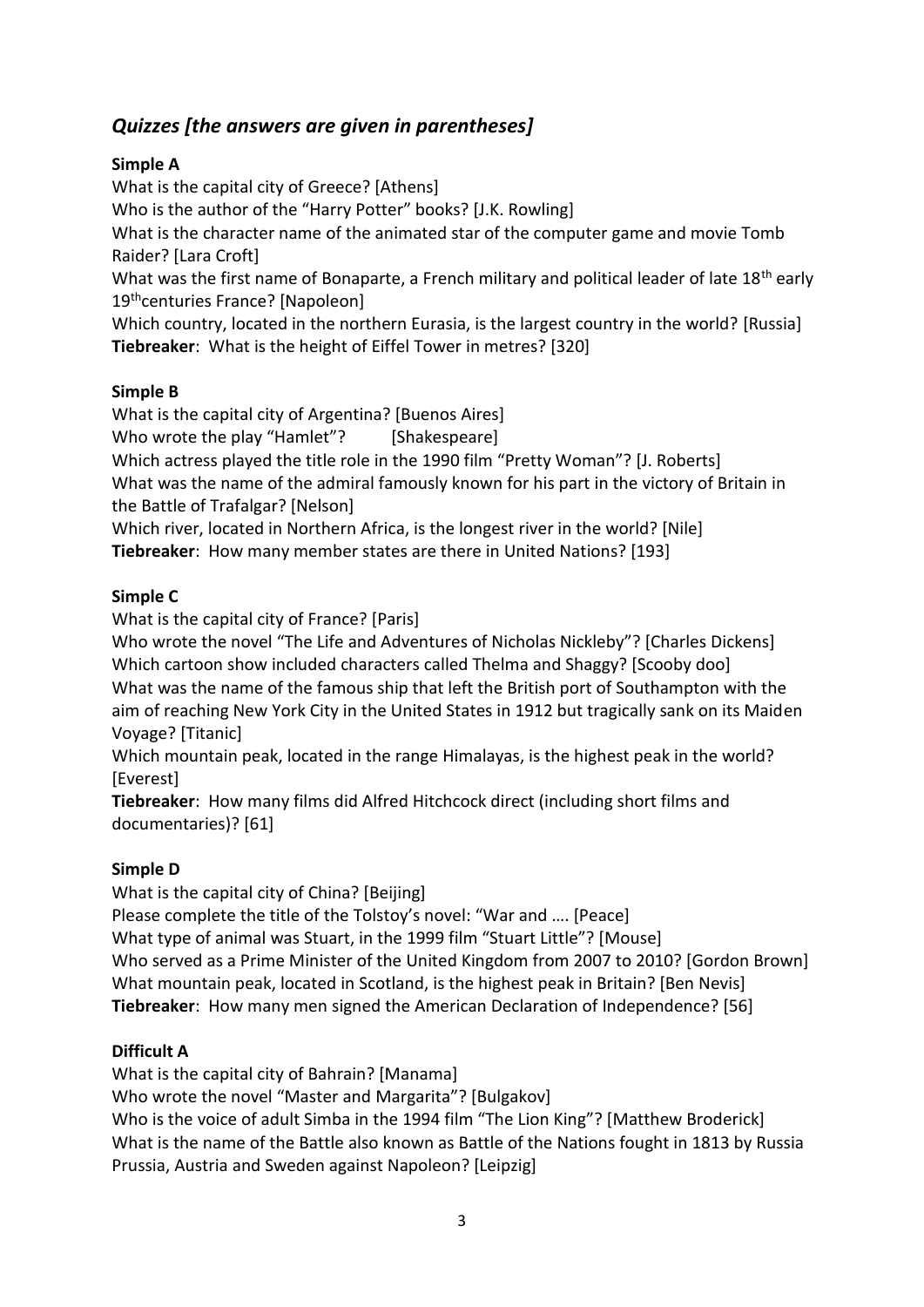Which mountain peak, located in the range of Guiana Highlands, is the highest peak in Brazil? [Pico de Neblina]

**Tiebreaker**: How many days did British-American astronaut Michael Foalespend in space? [374]

# **Difficult B**

What is the capital city of Togo? [Lome]

What Chilean author wrote Sub Terra? [Baldomero Lillo]

What is the real name of the actor playing the character Cramden in the 2008 film "Toe Tactic"? [[John Sayles\]](http://www.imdb.com/name/nm0000626/)

Who was the Prime Minister of United Kingdom from 1937 to 1940? [Chamberlain] Which river, with its source in th[e Great Slave Lake,](http://en.wikipedia.org/wiki/Great_Slave_Lake) is the longest river in Canada? [Mackenzie]

**Tiebreaker**: How many thousands of squared kilometres is the area of Madagascar? [587]

## **Difficult C**

What is the capital city of Suriname? [Paramaribo]

What is the surname of the German brothers known for their collections of fairy tales? Brothers ….. [Grimm]

What is the real name of the actress playing Aunt Tina Little in the 1999 film "Stuart Little"? [Connie Ray]

Who was the Prime Minister of the United Kingdom from 1905 to 1908? [Henry [Campbell-](http://en.wikipedia.org/wiki/Henry_Campbell-Bannerman)[Bannerman\]](http://en.wikipedia.org/wiki/Henry_Campbell-Bannerman)

What country in Africa borders only with Senegal? [Gambia]

**Tiebreaker**: How many thousand kilometres is the coastline of Canada? [202]

# **Difficult D**

What is the capital city of Russia? [Moscow]

What was the surname of the literary character Nana in Emil Zola's novel titled "Nana"? [Coupeau]

What is the real name of the actor playing The Tin Man in the 1939 film "Wizard of Oz"? [\[Jack Haley\]](http://www.imdb.com/name/nm0355095/)

Who was the king of England between 1327 and 1377? [Edward III]

What country surrounds two other countries? [Italy]

**Tiebreaker**: What year was the ex-Prime minister of United Kingdom Arthur Balfour born? [1848]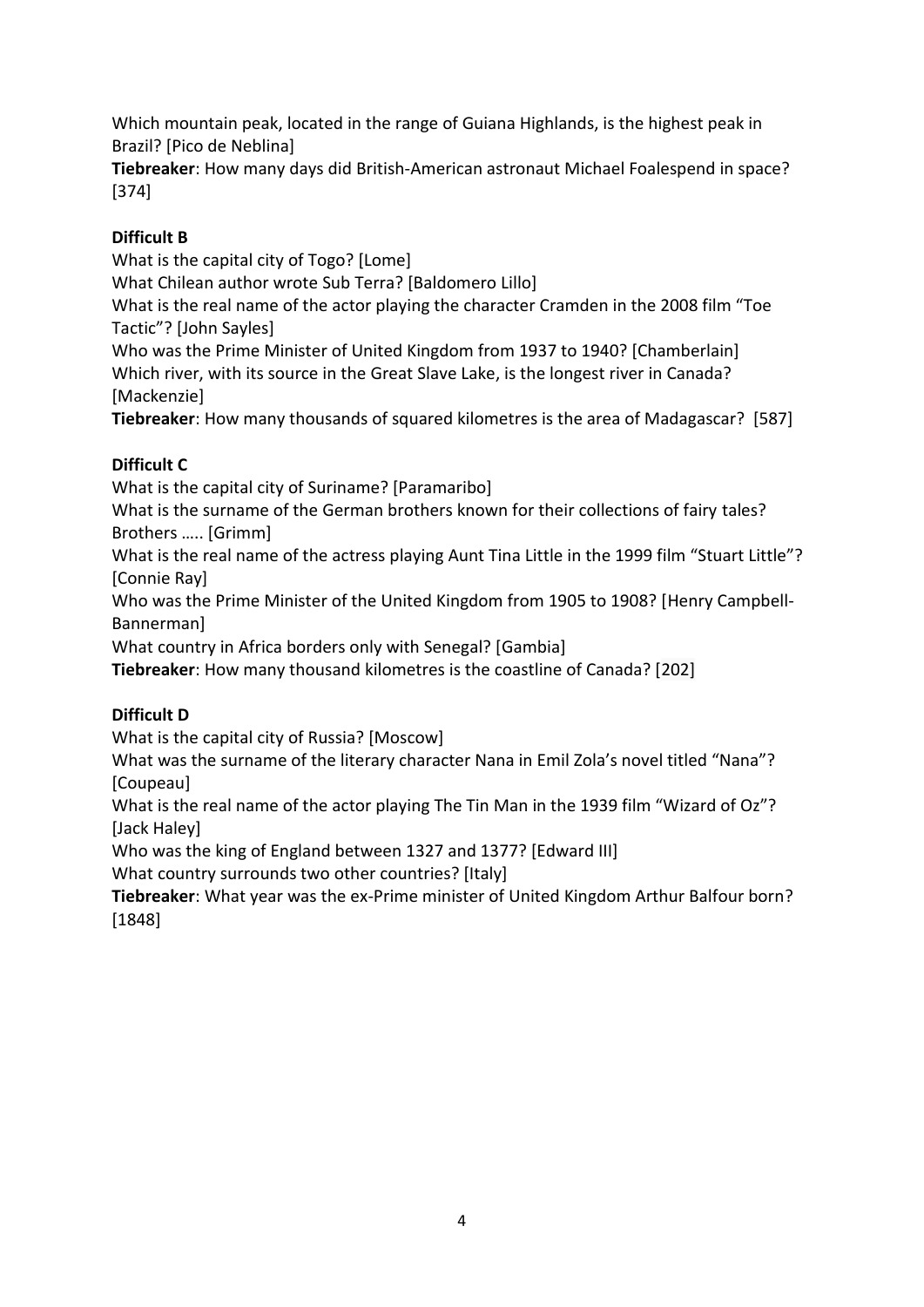|                       | Round 1        | Round 2                  | Round 3        | Round 4                  | Round 5        | Round 6                  | <b>Round 7</b> | <b>Round 8</b>           |  |
|-----------------------|----------------|--------------------------|----------------|--------------------------|----------------|--------------------------|----------------|--------------------------|--|
| <b>Entrepreneur 1</b> |                |                          |                |                          |                |                          |                |                          |  |
| Score                 | 56             | 7 <sup>7</sup>           | 7 <sup>7</sup> | 55                       | $\overline{2}$ | 27                       | 56             | 6                        |  |
| Entry                 | Enter          | Enter                    | Stay Out       | Enter                    | Enter          | Enter                    | Enter          | Enter                    |  |
| Rank                  | $\vert$ 1      | 1                        | $\sim$         | 3 <sup>7</sup>           | 3 <sup>7</sup> | $\mathbf{1}$             | $\overline{2}$ | $\blacksquare$           |  |
|                       |                |                          |                |                          |                |                          |                |                          |  |
| <b>Entrepreneur 2</b> |                |                          |                |                          |                |                          |                |                          |  |
| Score                 | 41             | $\overline{4}$           | 3 <sup>7</sup> | 56                       | 7 <sup>7</sup> | 15                       | 57             | $\overline{\mathbf{3}}$  |  |
| Entry                 | Enter          | Stay Out                 | Enter          | Enter                    | Stay Out       | Stay Out                 | Enter          | Enter                    |  |
| Rank                  | 5 <sub>1</sub> | -                        | $\mathbf{1}$   | $\overline{2}$           | $\sim$         | $\overline{\phantom{a}}$ | $\mathbf{1}$   | $\mathbf{3}$             |  |
|                       |                |                          |                |                          |                |                          |                |                          |  |
| <b>Entrepreneur 3</b> |                |                          |                |                          |                |                          |                |                          |  |
| Score                 | 52             | $\overline{1}$           | $\mathbf{1}$   | 57                       | 6              | 6                        | 55             | $\overline{4}$           |  |
| Entry                 | Stay Out       | Enter                    | Enter          | Enter                    | Enter          | Enter                    | Enter          | Stay Out                 |  |
| Rank                  | $\sim$         | $\overline{4}$           | $\overline{2}$ | $\overline{1}$           | $\mathbf{1}$   | 3 <sup>7</sup>           | 3 <sup>°</sup> | $\overline{\phantom{m}}$ |  |
|                       |                |                          |                |                          |                |                          |                |                          |  |
| <b>Entrepreneur 4</b> |                |                          |                |                          |                |                          |                |                          |  |
| Score                 | 54             | $\overline{2}$           | 15             | 53                       | 5 <sub>1</sub> | $\overline{2}$           | 54             | $\mathbf{1}$             |  |
| Entry                 | Enter          | Stay Out                 | Stay Out       | Stay Out                 | Stay Out       | Stay Out                 | Enter          | Stay Out                 |  |
| Rank                  | 3 <sup>7</sup> | $\overline{\phantom{m}}$ | $\sim$         | $\overline{\phantom{m}}$ | $\sim$         | $\overline{\phantom{m}}$ | $\overline{4}$ | $\overline{\phantom{m}}$ |  |
|                       |                |                          |                |                          |                |                          |                |                          |  |
| <b>Entrepreneur 5</b> |                |                          |                |                          |                |                          |                |                          |  |
| Score                 | 57             | 6 <sup>1</sup>           | $\overline{2}$ | 41                       | $\overline{4}$ | 13 <sub>1</sub>          | 51             | 5 <sub>1</sub>           |  |
| Entry                 | Stay Out       | Enter                    | Stay Out       | Enter                    | Stay Out       | Stay Out                 | Stay Out       | Enter                    |  |
| Rank                  | $\sim$         | $\overline{2}$           | $\sim$         | 5 <sub>5</sub>           | $\sim$         | $\sim$                   | $\sim$         | $\overline{2}$           |  |
|                       |                |                          |                |                          |                |                          |                |                          |  |
| <b>Entrepreneur 6</b> |                |                          |                |                          |                |                          |                |                          |  |
| Score                 | 53             | 3 <sup>7</sup>           | 6 <sup>1</sup> | 52 <sub>2</sub>          | $\mathbf{1}$   | 11                       | 43             | 7 <sup>7</sup>           |  |
| Entry                 | Enter          | Enter                    | Stay Out       | Enter                    | Stay Out       | Enter                    | Enter          | Stay Out                 |  |
| Rank                  | $\overline{4}$ | 3                        | $\sim$ .       | $\overline{4}$           | $\sim$         | $\overline{2}$           | 5 <sub>1</sub> | $\sim$                   |  |
|                       |                |                          |                |                          |                |                          |                |                          |  |
| <b>Entrepreneur 7</b> |                |                          |                |                          |                |                          |                |                          |  |
| Score                 | 55             | 5 <sub>1</sub>           | 14             | 44                       | 3 <sup>7</sup> | $\overline{4}$           | 42             | $\overline{2}$           |  |
| Entry                 | Enter          | Stay Out                 | Stay Out       | Stay Out                 | Enter          | Stay Out                 | Enter          | Stay Out                 |  |
| Rank                  | $\overline{2}$ | $\overline{\phantom{m}}$ | $\sim$         | $\overline{\phantom{m}}$ | $\overline{2}$ | $\overline{\phantom{a}}$ | 6              | $\rightarrow$            |  |
|                       |                |                          |                |                          |                |                          |                |                          |  |

# *Sample Feedback Screen as seen after Round 8*